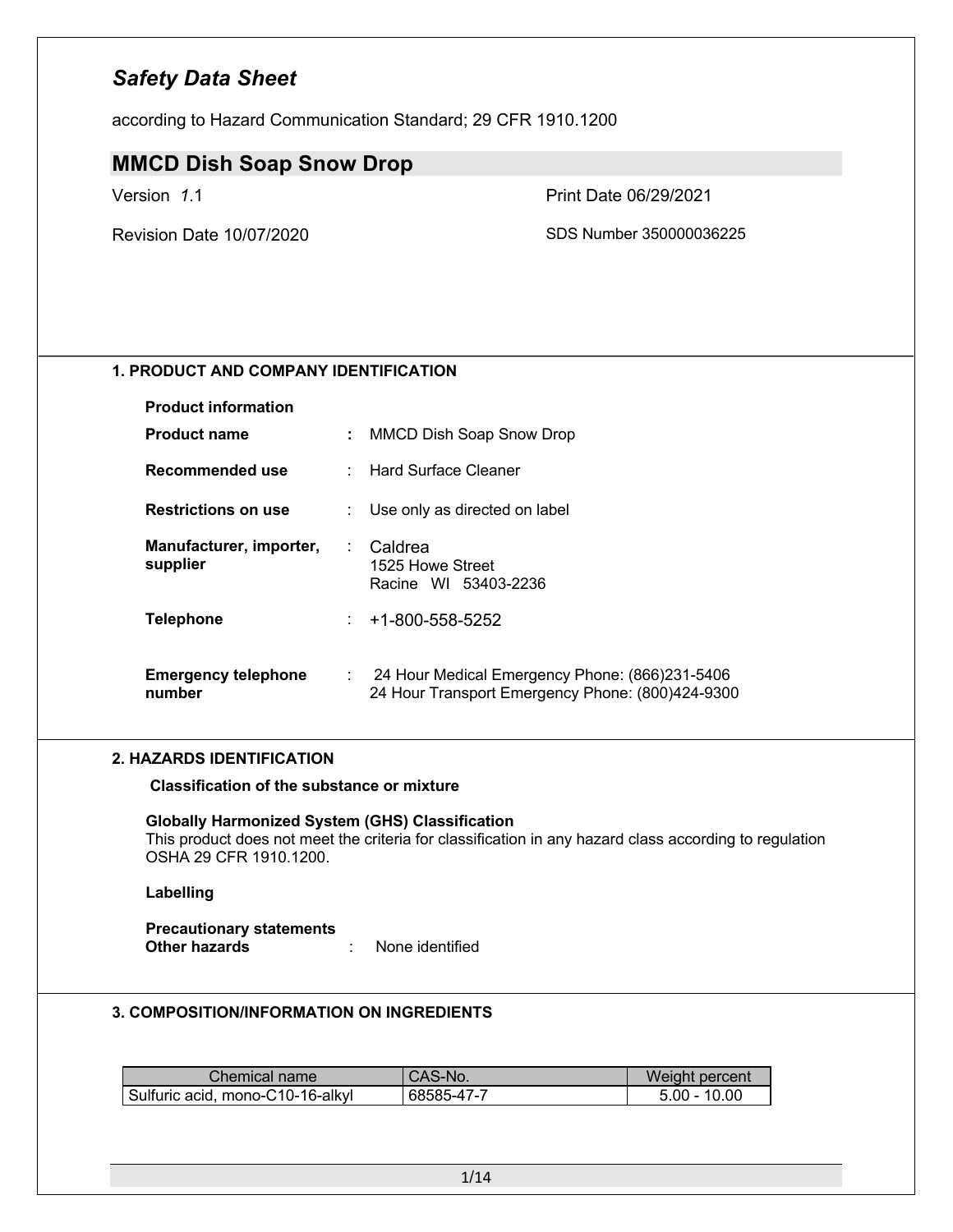according to Hazard Communication Standard; 29 CFR 1910.1200

### **MMCD Dish Soap Snow Drop**

Version *1*.1 Print Date 06/29/2021

Revision Date 10/07/2020 **SDS Number 350000036225** 

| esters, sodium salts                                       |             |                 |
|------------------------------------------------------------|-------------|-----------------|
| Alkylpolyglycoside C10-16                                  | 110615-47-9 | $5.00 - 10.00$  |
| Amines, C12-14 (even numbered)-<br>alkyldimethyl, N-oxides | 1643-20-5   | $1.00 - 5.00$   |
| Fragrance - Trade Secret                                   | Mixture     | $0.10 - 1.00$   |
| 2 methyl 4 isothiazolin-3-one                              | 2682-20-4   | $0.0001 - 0.10$ |

The specific chemical identity and/or exact percentage (concentration) of this composition has been withheld as a trade secret.

For additional information on product ingredients, see www.caldrea.com.

#### **4. FIRST AID MEASURES**

#### **Description of first aid measures**

| Eye contact         | No special requirements  |
|---------------------|--------------------------|
| <b>Skin contact</b> | No special requirements  |
| <b>Inhalation</b>   | No special requirements. |
| Ingestion           | No special requirements  |

#### **Most important symptoms and effects, both acute and delayed**

| Eves        | : No adverse effects expected when used as directed. |
|-------------|------------------------------------------------------|
| Skin effect | : No adverse effects expected when used as directed. |
| Inhalation  | : No adverse effects expected when used as directed. |
| Ingestion   | : No adverse effects expected when used as directed. |

#### **Indication of any immediate medical attention and special treatment needed**

See Description of first aid measures unless otherwise stated.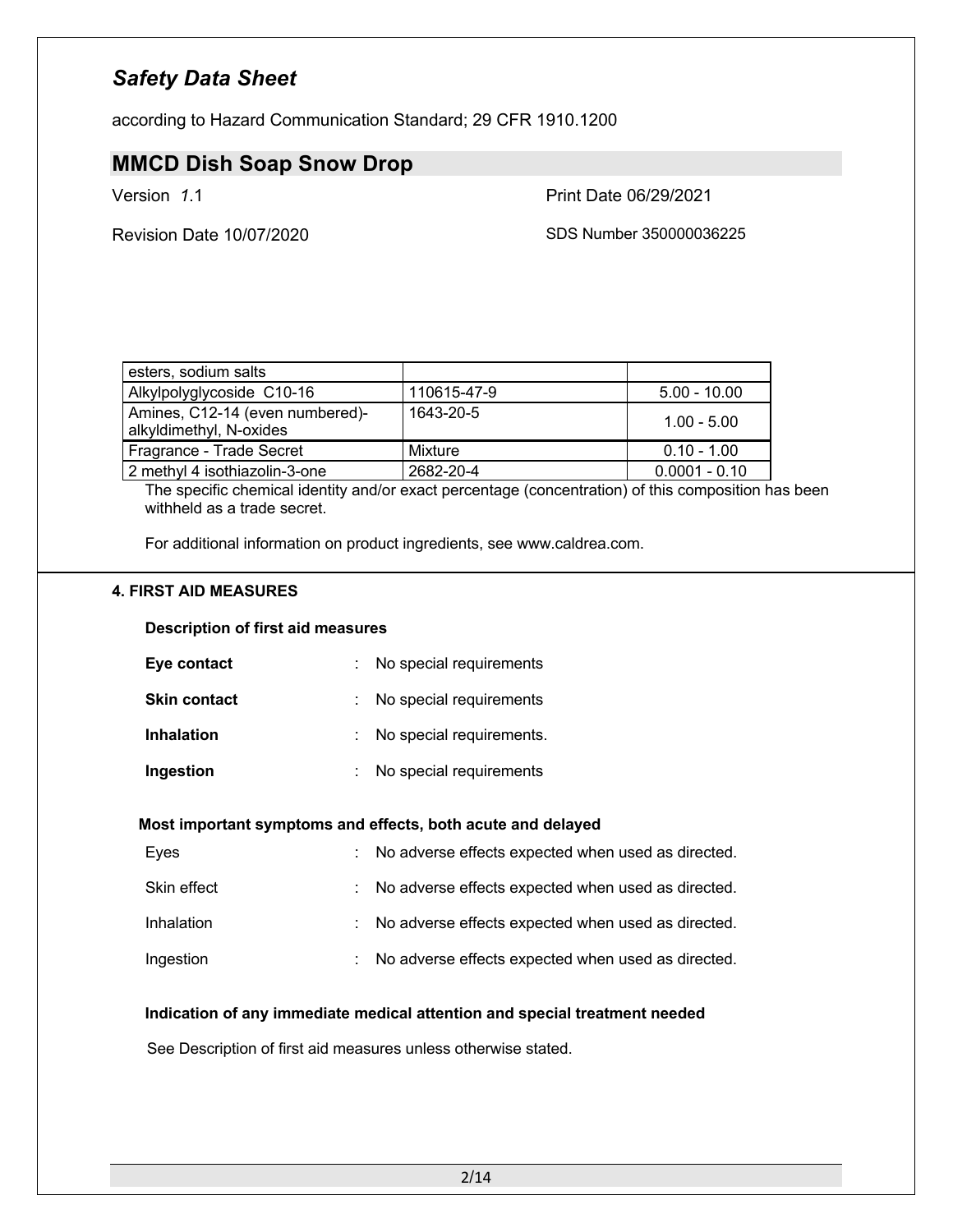according to Hazard Communication Standard; 29 CFR 1910.1200

### **MMCD Dish Soap Snow Drop**

Version *1*.1 Print Date 06/29/2021

Revision Date 10/07/2020 SDS Number 350000036225

### **5. FIREFIGHTING MEASURES**

| Suitable extinguishing<br>media         | Use water spray, alcohol-resistant foam, dry chemical or<br>carbon dioxide.                                                                                                              |  |
|-----------------------------------------|------------------------------------------------------------------------------------------------------------------------------------------------------------------------------------------|--|
| Specific hazards during<br>firefighting | : Container may melt and leak in heat of fire.                                                                                                                                           |  |
| <b>Further information</b>              | Fight fire with normal precautions from a reasonable distance.<br>Standard procedure for chemical fires. Wear full protective<br>clothing and positive pressure self-contained breathing |  |

apparatus.

#### **6. ACCIDENTAL RELEASE MEASURES**

| <b>Personal precautions</b>                                        | Wash thoroughly after handling.                               |
|--------------------------------------------------------------------|---------------------------------------------------------------|
| Environmental<br>precautions                                       | Outside of normal use, avoid release to the environment.<br>÷ |
| <b>Methods and materials</b><br>for containment and<br>cleaning up | Dike large spills.<br>Clean residue from spill site.          |

#### **7. HANDLING AND STORAGE**

| <b>Handling</b> |  |
|-----------------|--|
|-----------------|--|

| <b>Precautions for safe</b><br>handling                 |    | Avoid contact with skin, eyes and clothing.<br>For personal protection see section 8.<br>KEEP OUT OF REACH OF CHILDREN AND PETS. |
|---------------------------------------------------------|----|----------------------------------------------------------------------------------------------------------------------------------|
| Advice on protection<br>against fire and explosion      | ÷. | Normal measures for preventive fire protection.                                                                                  |
| <b>Storage</b>                                          |    |                                                                                                                                  |
| <b>Requirements for storage</b><br>areas and containers |    | Keep container closed when not in use.                                                                                           |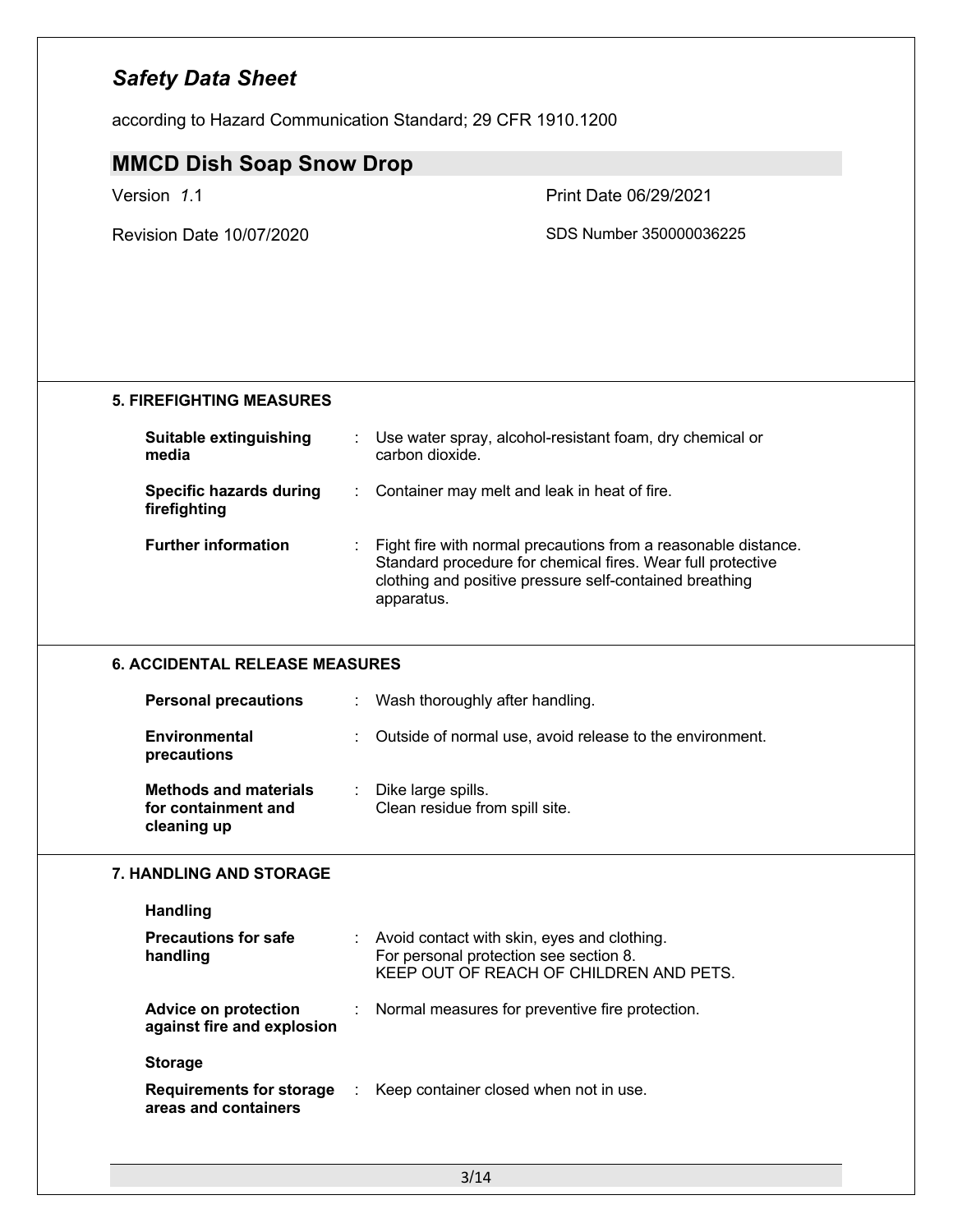according to Hazard Communication Standard; 29 CFR 1910.1200

### **MMCD Dish Soap Snow Drop**

Revision Date 10/07/2020 SDS Number 350000036225

Version *1*.1 Print Date 06/29/2021

# **Occupational Exposure Limits**

**8. EXPOSURE CONTROLS/PERSONAL PROTECTION**

ACGIH or OSHA exposure limits have not been established for this product or reportable ingredients unless noted in the table above.

#### **Personal protective equipment**

| <b>Respiratory protection</b> |    | No special requirements.                                                                                  |
|-------------------------------|----|-----------------------------------------------------------------------------------------------------------|
| <b>Hand protection</b>        |    | No special requirements.                                                                                  |
| Eye protection                |    | No special requirements.                                                                                  |
| Skin and body protection      | ÷. | No special requirements.                                                                                  |
| <b>Hygiene measures</b>       |    | Handle in accordance with good industrial hygiene and safety<br>practice. Wash thoroughly after handling. |

#### **9. PHYSICAL AND CHEMICAL PROPERTIES**

| Form                                       | liquid                                      |  |
|--------------------------------------------|---------------------------------------------|--|
| Color                                      | Colorless                                   |  |
| Odour                                      | floral                                      |  |
| <b>Odour Threshold</b>                     | : Test not applicable for this product type |  |
| рH                                         | $: 7.4 - 7.9$                               |  |
| <b>Melting point/freezing point</b>        | $: 0^{\circ}C$                              |  |
| Initial boiling point and<br>boiling range | : Test not applicable for this product type |  |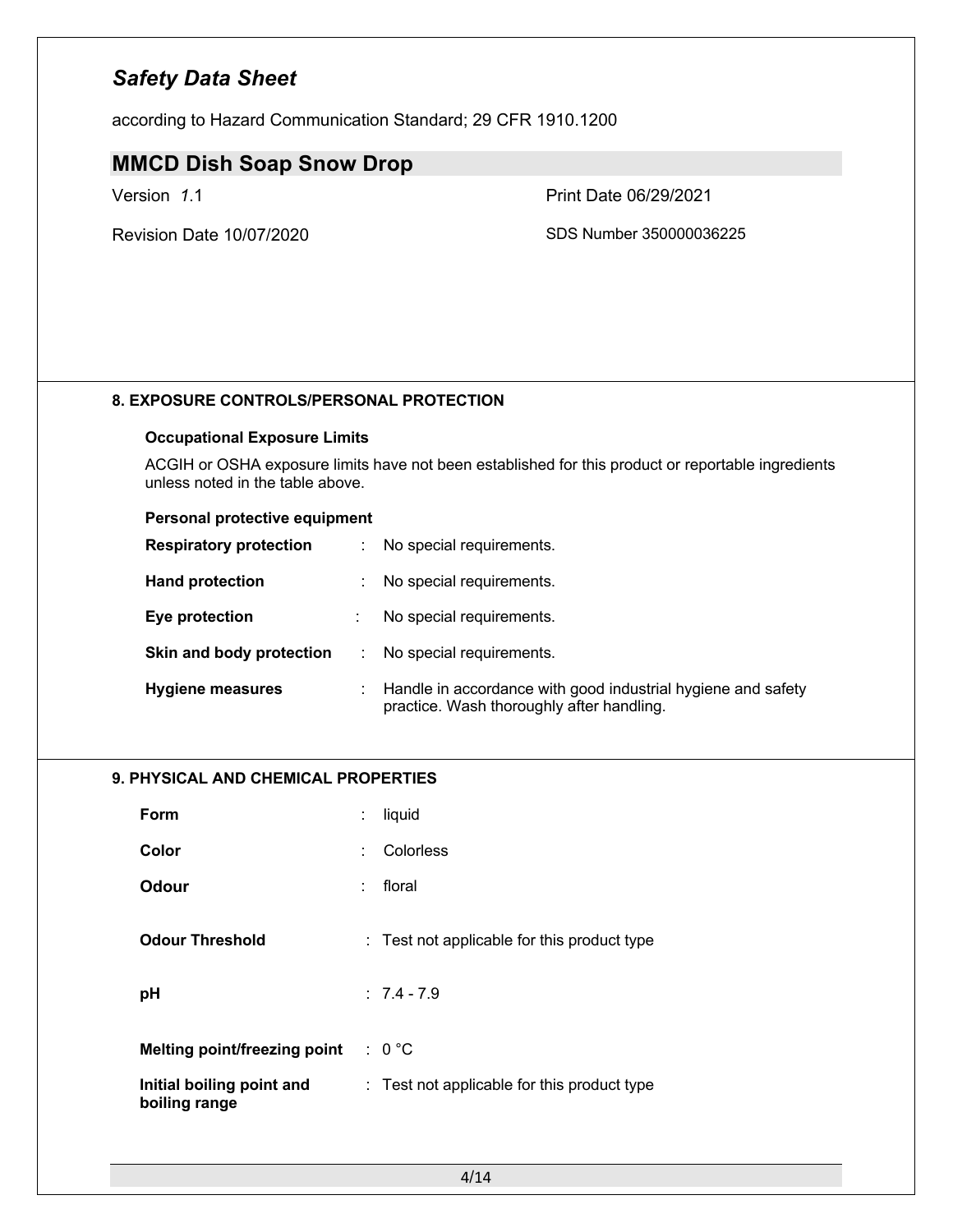according to Hazard Communication Standard; 29 CFR 1910.1200

# **MMCD Dish Soap Snow Drop**

Version *1*.1 Print Date 06/29/2021

Revision Date 10/07/2020 SDS Number 350000036225

| <b>Flash point</b>                                     |    | does not flash                              |
|--------------------------------------------------------|----|---------------------------------------------|
| <b>Evaporation rate</b>                                |    | : Test not applicable for this product type |
| <b>Flammability (solid, gas)</b>                       | t. | The product is not flammable.               |
| <b>Upper/lower flammability or</b><br>explosive limits |    | : Test not applicable for this product type |
| Vapour pressure                                        |    | Test not applicable for this product type   |
| <b>Vapour density</b>                                  |    | Test not applicable for this product type   |
| <b>Relative density</b>                                |    | 1.01 g/cm3 at 25 °C                         |
| Solubility(ies)                                        | t. | soluble                                     |
| <b>Partition coefficient: n-</b><br>octanol/water      |    | Test not applicable for this product type   |
| <b>Auto-ignition temperature</b>                       |    | : Test not applicable for this product type |
| <b>Decomposition temperature</b>                       | ÷. | Test not applicable for this product type   |
| <b>Viscosity, dynamic</b>                              |    | $: 400 - 600$ mPa.s                         |
| <b>Viscosity, kinematic</b>                            |    | Test not applicable for this product type   |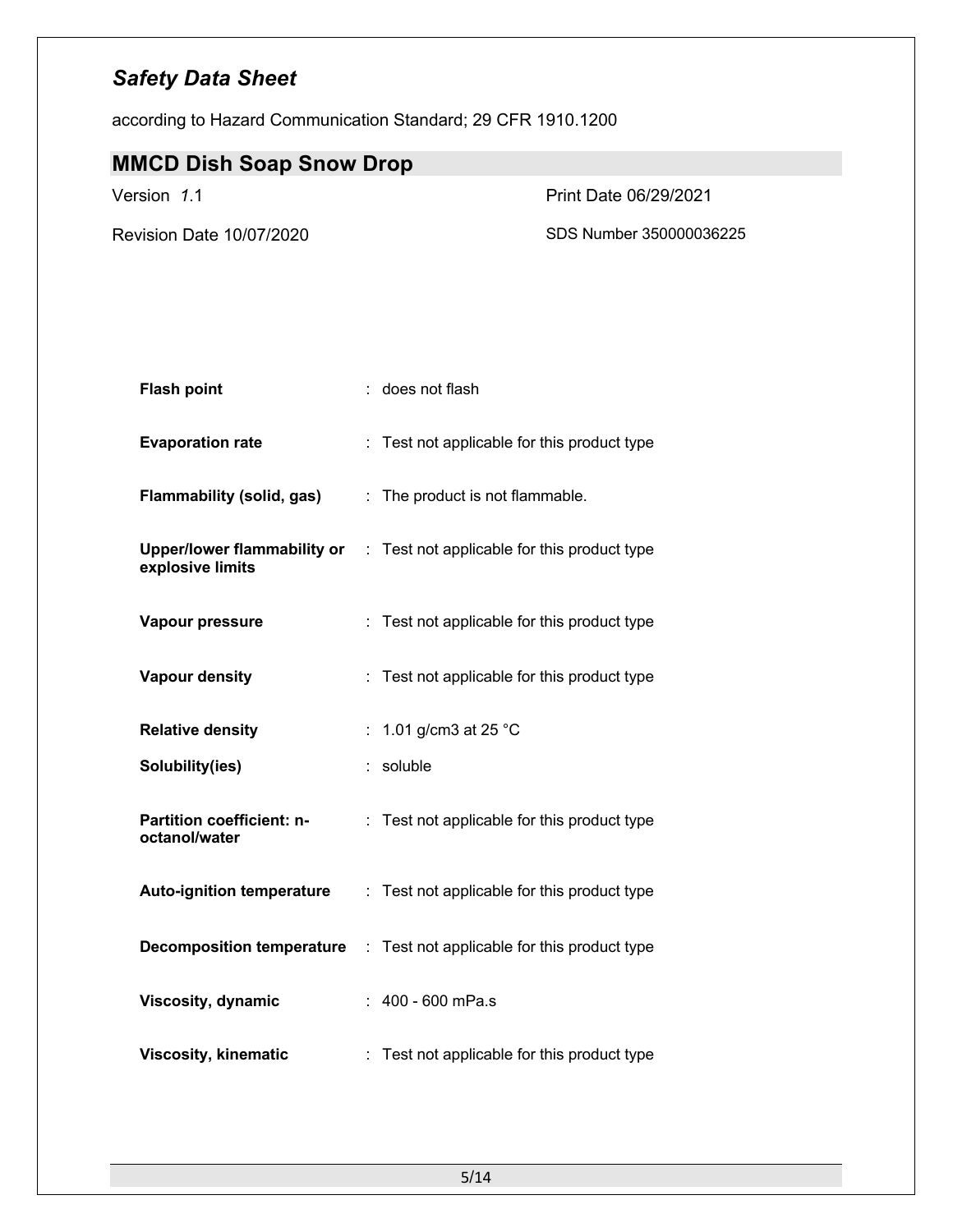according to Hazard Communication Standard; 29 CFR 1910.1200

| <b>MMCD Dish Soap Snow Drop</b>                                   |                                                                                                                  |
|-------------------------------------------------------------------|------------------------------------------------------------------------------------------------------------------|
| Version 1.1                                                       | Print Date 06/29/2021                                                                                            |
| Revision Date 10/07/2020                                          | SDS Number 350000036225                                                                                          |
| <b>Oxidizing properties</b>                                       | : Test not applicable for this product type                                                                      |
| <b>Volatile Organic</b><br><b>Compounds</b><br>Total VOC (wt. %)* | : 0.7 % - additional exemptions may apply<br>*as defined by US Federal and State Consumer Product<br>Regulations |
| <b>Other information</b>                                          | : None identified                                                                                                |
| <b>10. STABILITY AND REACTIVITY</b>                               |                                                                                                                  |
| Reactivity                                                        | : No dangerous reaction known under conditions of normal use.                                                    |
| <b>Chemical stability</b>                                         | : Stable under recommended storage conditions.                                                                   |
| <b>Possibility of hazardous</b><br>reactions                      | : Stable under normal conditions.                                                                                |
| <b>Conditions to avoid</b>                                        | : Direct sources of heat.                                                                                        |
| Incompatible materials                                            | : None known.                                                                                                    |
| <b>Hazardous decomposition</b><br>products                        | : Stable under recommended storage conditions.                                                                   |
| <b>11. TOXICOLOGICAL INFORMATION</b>                              |                                                                                                                  |
| <b>Acute oral toxicity</b>                                        | : LD50 > 5000 mg/kg                                                                                              |
| <b>Acute inhalation toxicity</b>                                  | : $LC50 > 10$ mg/L                                                                                               |
| <b>Acute dermal toxicity</b>                                      | : LD50 > 5000 mg/kg                                                                                              |
| <b>GHS Properties</b>                                             | <b>Classification</b><br><b>Routes of entry</b>                                                                  |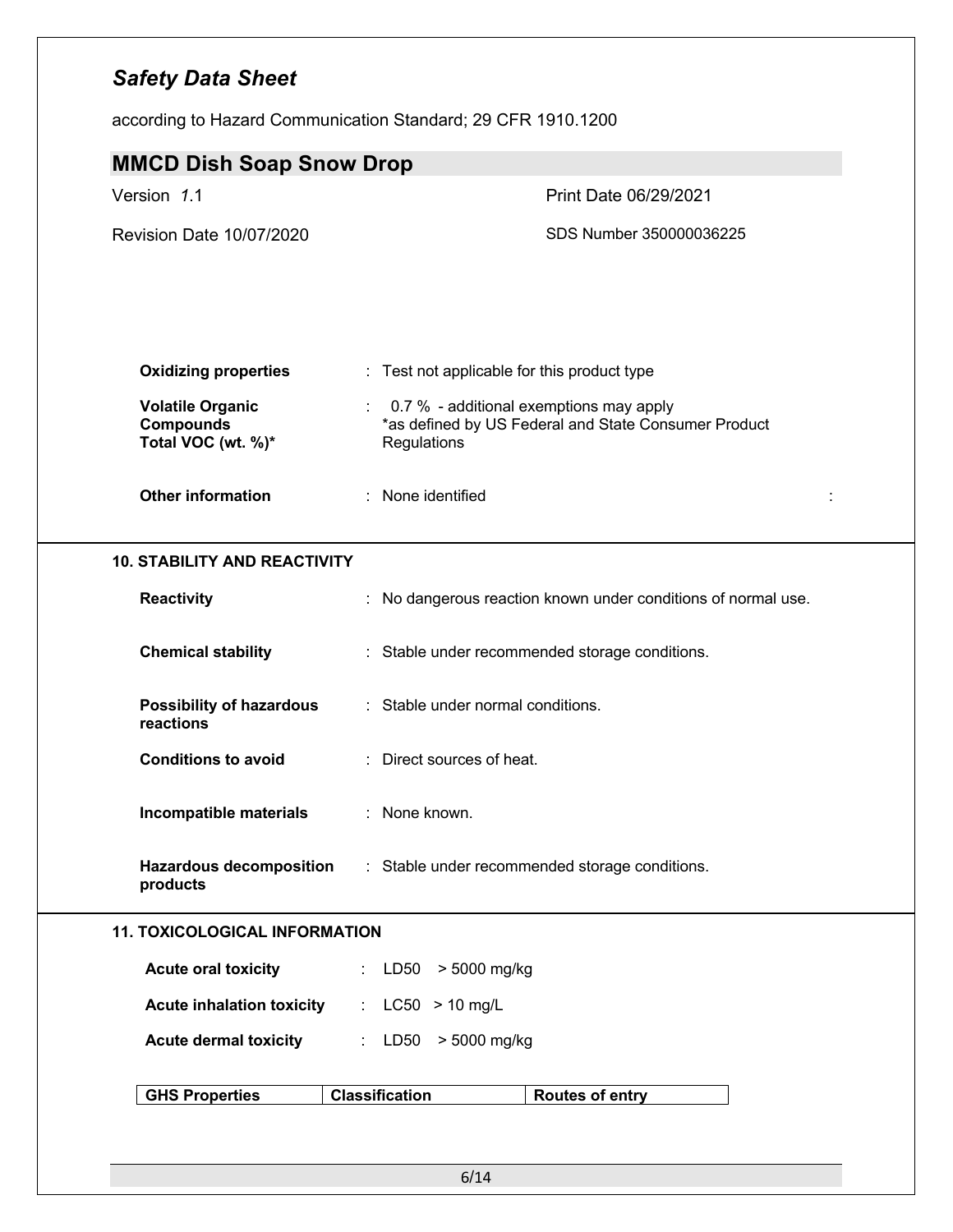according to Hazard Communication Standard; 29 CFR 1910.1200

### **MMCD Dish Soap Snow Drop**

Version *1*.1 Print Date 06/29/2021

Revision Date 10/07/2020 SDS Number 350000036225

| Acute toxicity                                           | No classification proposed | Oral                       |
|----------------------------------------------------------|----------------------------|----------------------------|
| Acute toxicity                                           | No classification proposed | Dermal                     |
| Acute toxicity                                           | No classification proposed | Inhalation - Dust and Mist |
| Acute toxicity                                           | No classification proposed | Inhalation - Vapour        |
| Acute toxicity                                           | No classification proposed | Inhalation - Gas           |
| Skin corrosion/irritation                                | No classification proposed |                            |
| Serious eye<br>damage/eye irritation                     | No classification proposed |                            |
| Skin sensitisation                                       | No classification proposed |                            |
| Respiratory<br>sensitisation                             | No classification proposed |                            |
| Germ cell mutagenicity                                   | No classification proposed |                            |
| Carcinogenicity                                          | No classification proposed |                            |
| Reproductive toxicity                                    | No classification proposed |                            |
| Specific target organ<br>toxicity - single<br>exposure   | No classification proposed |                            |
| Specific target organ<br>toxicity - repeated<br>exposure | No classification proposed |                            |
| Aspiration hazard                                        | No classification proposed |                            |

**Aggravated Medical**  : None known. **Condition**

#### **12. ECOLOGICAL INFORMATION**

**Product :** The product itself has not been tested.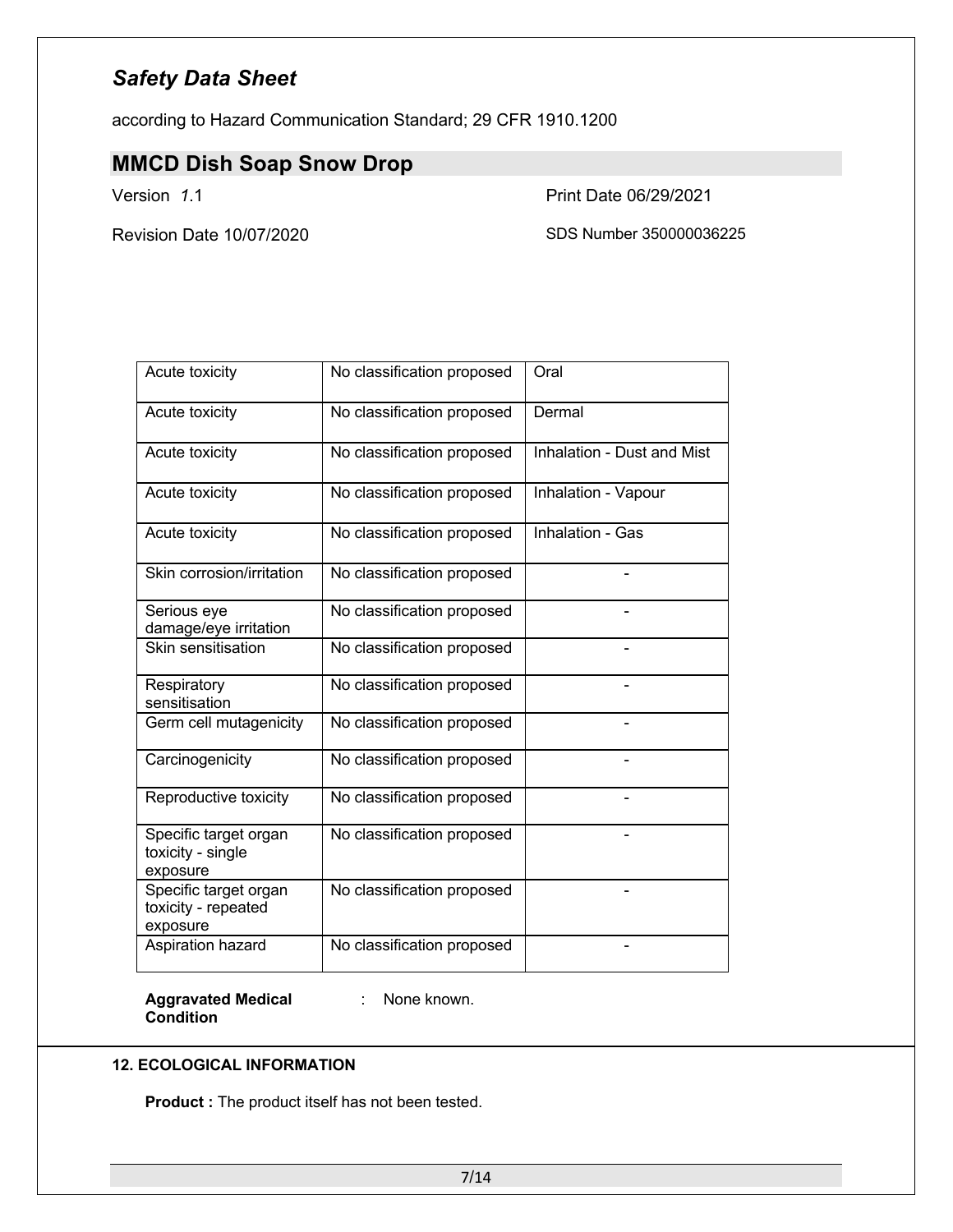according to Hazard Communication Standard; 29 CFR 1910.1200

### **MMCD Dish Soap Snow Drop**

Version *1*.1 Print Date 06/29/2021

Revision Date 10/07/2020 SDS Number 350000036225

#### **Toxicity**

The ingredients in this formula have been reviewed and no adverse impact to the environment is expected when used according to label directions.

#### **Toxicity to fish**

| <b>Components</b>                                             | <b>End point</b>                                                        | <b>Species</b>                          | <b>Value</b>       | <b>Exposure</b><br>time |
|---------------------------------------------------------------|-------------------------------------------------------------------------|-----------------------------------------|--------------------|-------------------------|
| Sulfuric acid, mono-C10-16-<br>alkyl esters, sodium salts     | <b>LC50</b>                                                             | Oncorhynchus mykiss<br>(rainbow trout)  | $3.6$ mg/l         | 96 h                    |
|                                                               | <b>NOEC</b>                                                             | Pimephales promelas<br>(fathead minnow) | 1.357 mg/l         | 42 d                    |
| Alkylpolyglycoside C10-16                                     | semi-<br>static test<br><b>LC50</b><br><b>ISO</b><br>7346/2             | Fish                                    | $1 - 10$<br>mg/l   | 96h                     |
|                                                               | <b>NOEC</b>                                                             | <b>Fish</b>                             | $> 1 - 10$<br>mg/l |                         |
| Amines, C12-14 (even<br>numbered)-alkyldimethyl, N-<br>oxides | <b>LC50</b>                                                             | Fish                                    | $0.6 - 32$<br>mg/l | 96 h                    |
|                                                               | flow-<br>through<br>test<br><b>NOEC</b><br>Read-<br>across<br>(Analogy) | Pimephales promelas<br>(fathead minnow) | $0.42$ mg/l        | 302 d                   |
| Fragrance - Trade Secret                                      | No data<br>available                                                    |                                         |                    |                         |
| 2 methyl 4 isothiazolin-3-one                                 | <b>LC50</b>                                                             | Oncorhynchus mykiss<br>(rainbow trout)  | 4.77 mg/l          | 96 h                    |
|                                                               | <b>NOEC</b>                                                             | Oncorhynchus mykiss                     | 2.38 mg/l          | 98 d                    |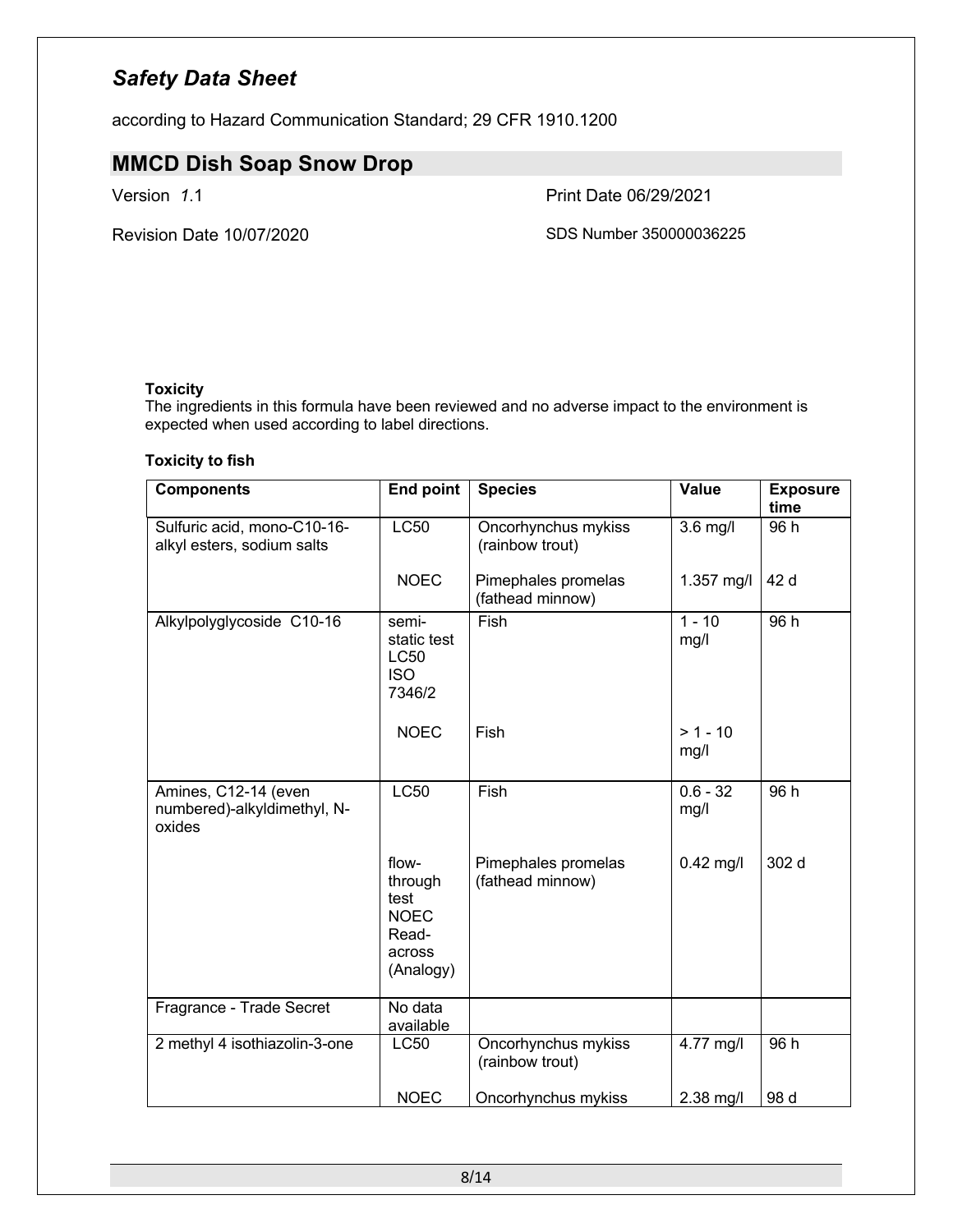according to Hazard Communication Standard; 29 CFR 1910.1200

# **MMCD Dish Soap Snow Drop**

Version *1*.1 Print Date 06/29/2021

Revision Date 10/07/2020 SDS Number 350000036225

(rainbow trout)

#### **Toxicity to aquatic invertebrates**

| <b>Components</b>                                             | <b>End point</b>                                                                                                                             | <b>Species</b>                | Value                | <b>Exposure</b><br>time |
|---------------------------------------------------------------|----------------------------------------------------------------------------------------------------------------------------------------------|-------------------------------|----------------------|-------------------------|
| Sulfuric acid, mono-C10-16-<br>alkyl esters, sodium salts     | EC50                                                                                                                                         | Daphnia magna (Water<br>flea) | 1.18<br>$2.21$ mg/l  | 48 h                    |
|                                                               | <b>EC10</b>                                                                                                                                  |                               | $0.24$ mg/l          | 48 d                    |
| Alkylpolyglycoside C10-16                                     | static test<br><b>EC50</b>                                                                                                                   | Daphnia magna (Water<br>flea) | $7$ mg/l             | 48h                     |
|                                                               | <b>NOEC</b>                                                                                                                                  | Daphnia                       | $> 1 - 10$<br>mg/l   |                         |
| Amines, C12-14 (even<br>numbered)-alkyldimethyl, N-<br>oxides | <b>EC50</b>                                                                                                                                  | Daphnia (water flea)          | $0.5 - 10.8$<br>mg/l | 48 h                    |
|                                                               | flow-<br>through<br>test<br><b>NOEC</b><br>Read-<br>across<br>(Analogy)<br><b>OECD</b><br>Guideline<br>211<br>(Daphnia<br>magna<br>Reproduct | Daphnia magna (Water<br>flea) | $0.7$ mg/l           | 21d                     |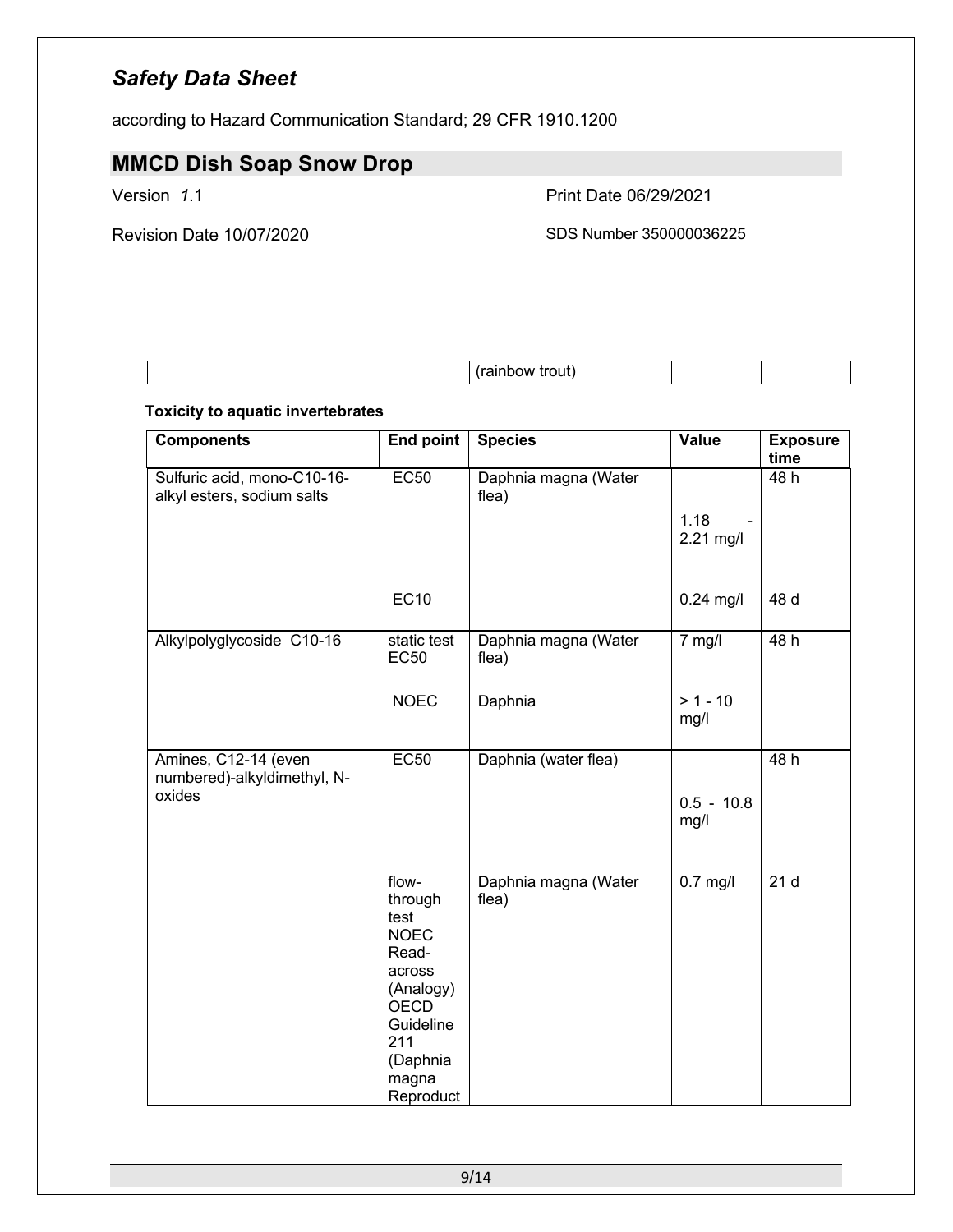according to Hazard Communication Standard; 29 CFR 1910.1200

# **MMCD Dish Soap Snow Drop**

Version *1*.1 Print Date 06/29/2021

Revision Date 10/07/2020 SDS Number 350000036225

|                               | ion Test)            |                               |              |                 |
|-------------------------------|----------------------|-------------------------------|--------------|-----------------|
| Fragrance - Trade Secret      | No data<br>available |                               |              |                 |
| 2 methyl 4 isothiazolin-3-one | <b>EC50</b>          | Daphnia magna (Water<br>flea) | 0.998 mg/l   | 48 h            |
|                               | <b>NOEC</b>          | Daphnia magna                 | $0.359$ mg/l | 21 <sub>d</sub> |

#### **Toxicity to aquatic plants**

| <b>Components</b>                                             | End point                       | <b>Species</b>                                   | Value        | <b>Exposure</b><br>time |
|---------------------------------------------------------------|---------------------------------|--------------------------------------------------|--------------|-------------------------|
| Sulfuric acid, mono-C10-16-<br>alkyl esters, sodium salts     | <b>NOEC</b>                     | Scenedesmus<br>quadricauda (Green<br>algae)      | $0.6$ mg/l   | 72 h                    |
| Alkylpolyglycoside C10-16                                     | static test<br>EC <sub>50</sub> | Desmodesmus<br>subspicatus (green algae)         | $12.5$ mg/l  | 72 h                    |
| Amines, C12-14 (even<br>numbered)-alkyldimethyl, N-<br>oxides | ErC <sub>50</sub>               | Algae                                            | $0.075$ mg/l | 72 h                    |
| Fragrance - Trade Secret                                      | No data<br>available            |                                                  |              |                         |
| 2 methyl 4 isothiazolin-3-one                                 | EC <sub>10</sub>                | Pseudokirchneriella<br>subcapitata (green algae) | $0.024$ mg/l | 24 h                    |

#### **Persistence and degradability**

| Component                   | <b>Biodegradation</b> | <b>Exposure</b> | <b>Summary</b>         |
|-----------------------------|-----------------------|-----------------|------------------------|
|                             |                       | time            |                        |
| Sulfuric acid, mono-C10-16- | $100 \%$              |                 | Readily biodegradable. |
| alkyl esters, sodium salts  |                       |                 |                        |
| Alkylpolyglycoside C10-16   | $> 70\%$              | 28d             | Readily biodegradable. |
|                             |                       |                 |                        |
| Amines, C12-14 (even        | $96\%$                | 19d             |                        |
| numbered)-alkyldimethyl, N- |                       |                 |                        |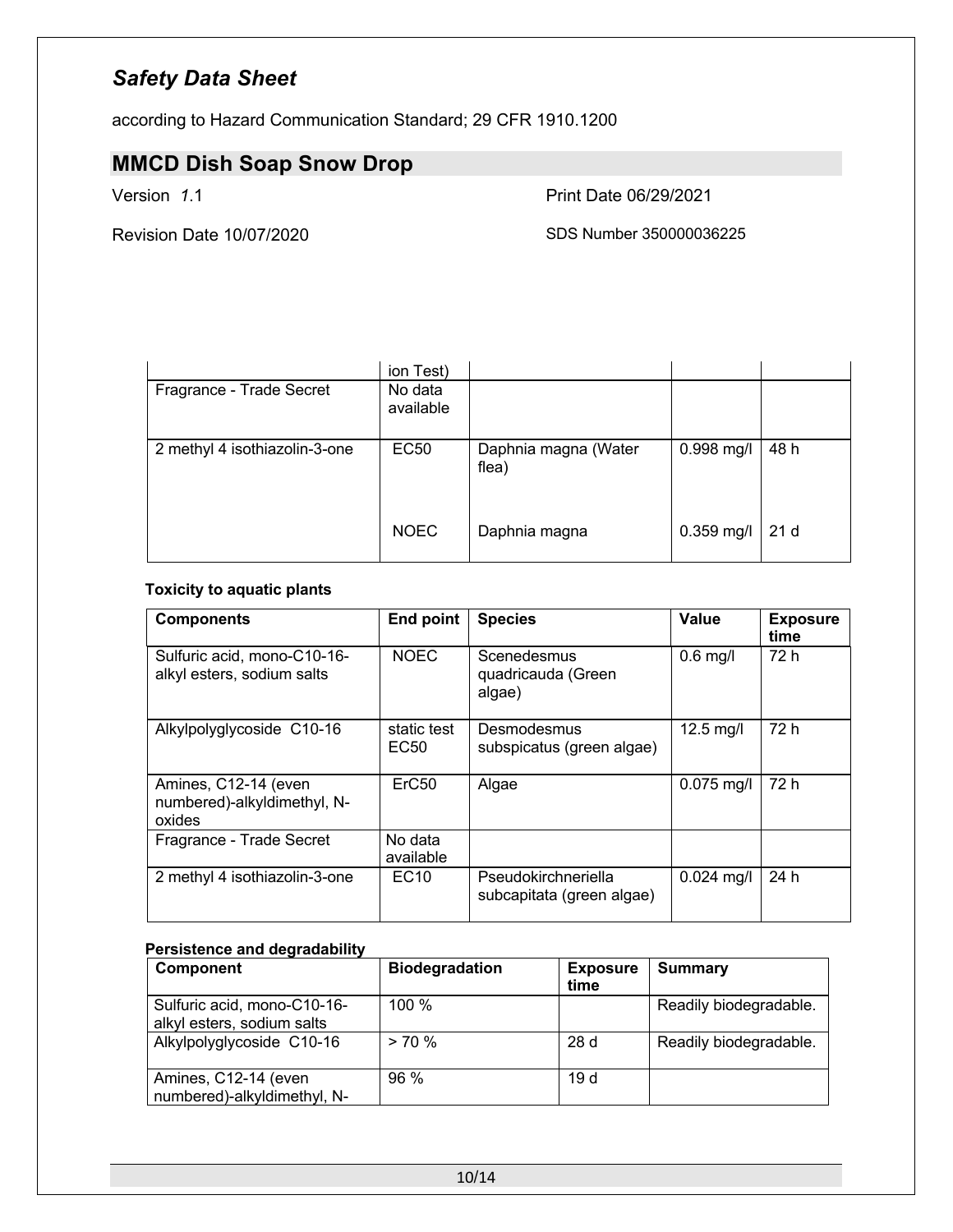according to Hazard Communication Standard; 29 CFR 1910.1200

# **MMCD Dish Soap Snow Drop**

Version *1*.1 Print Date 06/29/2021

Revision Date 10/07/2020 SDS Number 350000036225

| oxides                        |                   |     |                               |
|-------------------------------|-------------------|-----|-------------------------------|
| Fragrance - Trade Secret      | No data available |     |                               |
| 2 methyl 4 isothiazolin-3-one | 48 %              | 28d | Not readily<br>biodegradable. |

#### **Bioaccumulative potential**

| <b>Component</b>                                              | <b>Bioconcentration</b><br>factor (BCF) | <b>Partition Coefficient n-</b><br>Octanol/water (log) |
|---------------------------------------------------------------|-----------------------------------------|--------------------------------------------------------|
| Sulfuric acid, mono-C10-16-<br>alkyl esters, sodium salts     | 34.31                                   | 2.42                                                   |
| Alkylpolyglycoside C10-16                                     | No data available                       | $\le$ = -0.07                                          |
| Amines, C12-14 (even<br>numbered)-alkyldimethyl, N-<br>oxides | > 87                                    | < 2.7                                                  |
| Fragrance - Trade Secret                                      | No data available                       | No data available                                      |
| 2 methyl 4 isothiazolin-3-one                                 | 3 estimated                             | $-0.32$                                                |

#### **Mobility**

| <b>Component</b>                                              | <b>End point</b>  | Value             |
|---------------------------------------------------------------|-------------------|-------------------|
| Sulfuric acid, mono-C10-16-<br>alkyl esters, sodium salts     | No data available |                   |
| Alkylpolyglycoside C10-16                                     | log Koc           | 1.7               |
| Amines, C12-14 (even<br>numbered)-alkyldimethyl, N-<br>oxides | Koc.              | > 2113 Calculated |
| Fragrance - Trade Secret                                      | No data available |                   |
| 2 methyl 4 isothiazolin-3-one                                 | <b>Koc</b>        | $0.03 - 246.7$    |

### **PBT and vPvB assessment**

| <b>Component</b>            | <b>Results</b>                       |
|-----------------------------|--------------------------------------|
| Sulfuric acid, mono-C10-16- | Not fulfilling PBT and vPvB criteria |
| alkyl esters, sodium salts  |                                      |
| Alkylpolyglycoside C10-16   | Not fulfilling PBT and vPvB criteria |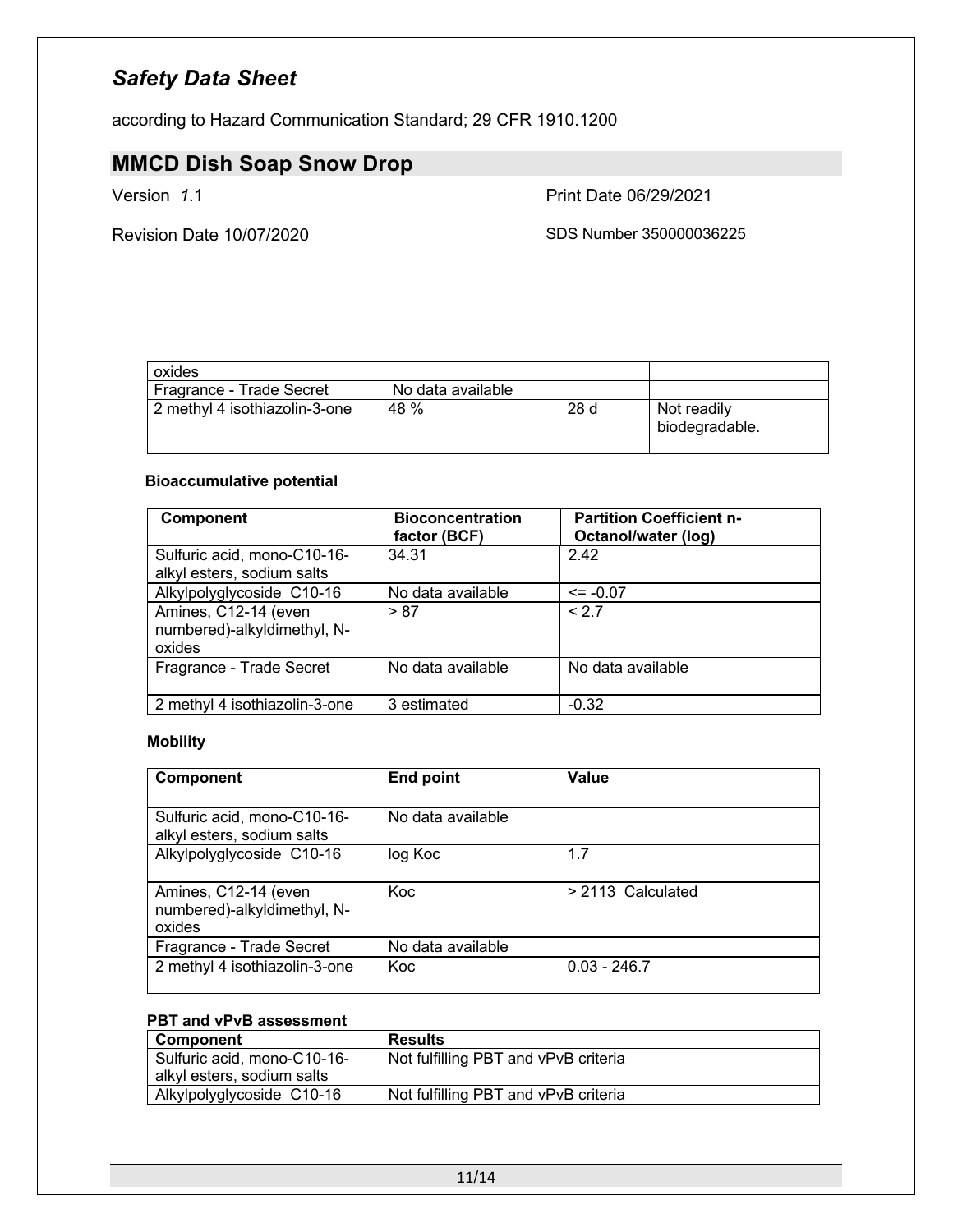according to Hazard Communication Standard; 29 CFR 1910.1200

### **MMCD Dish Soap Snow Drop**

Version *1*.1 Print Date 06/29/2021

Revision Date 10/07/2020 SDS Number 350000036225

| Amines, C12-14 (even<br>numbered)-alkyldimethyl, N-<br>oxides | Not fulfilling PBT and vPvB criteria |
|---------------------------------------------------------------|--------------------------------------|
| Fragrance - Trade Secret                                      | Not fulfilling PBT and vPvB criteria |
| 2 methyl 4 isothiazolin-3-one                                 | Not fulfilling PBT and vPvB criteria |

**Other adverse effects :** None known.

#### **13. DISPOSAL CONSIDERATIONS**

Consumer may discard empty container in trash, or recycle where facilities exist.

#### **14. TRANSPORT INFORMATION**

Please refer to the Bill of Lading/receiving documents for up-to-date shipping information.

#### **Land transport**

Not classified as dangerous in the meaning of transport regulations.

#### **Sea transport**

Not classified as dangerous in the meaning of transport regulations.

#### **Air transport**

Not classified as dangerous in the meaning of transport regulations.

#### **15. REGULATORY INFORMATION**

| <b>Notification status</b> | : All ingredients of this product are listed or are excluded from<br>listing on the U.S. Toxic Substances Control Act (TSCA)<br>Chemical Substance Inventory. |
|----------------------------|---------------------------------------------------------------------------------------------------------------------------------------------------------------|
| <b>California Prop. 65</b> | : This product is not subject to the reporting requirements under<br>California's Proposition 65.                                                             |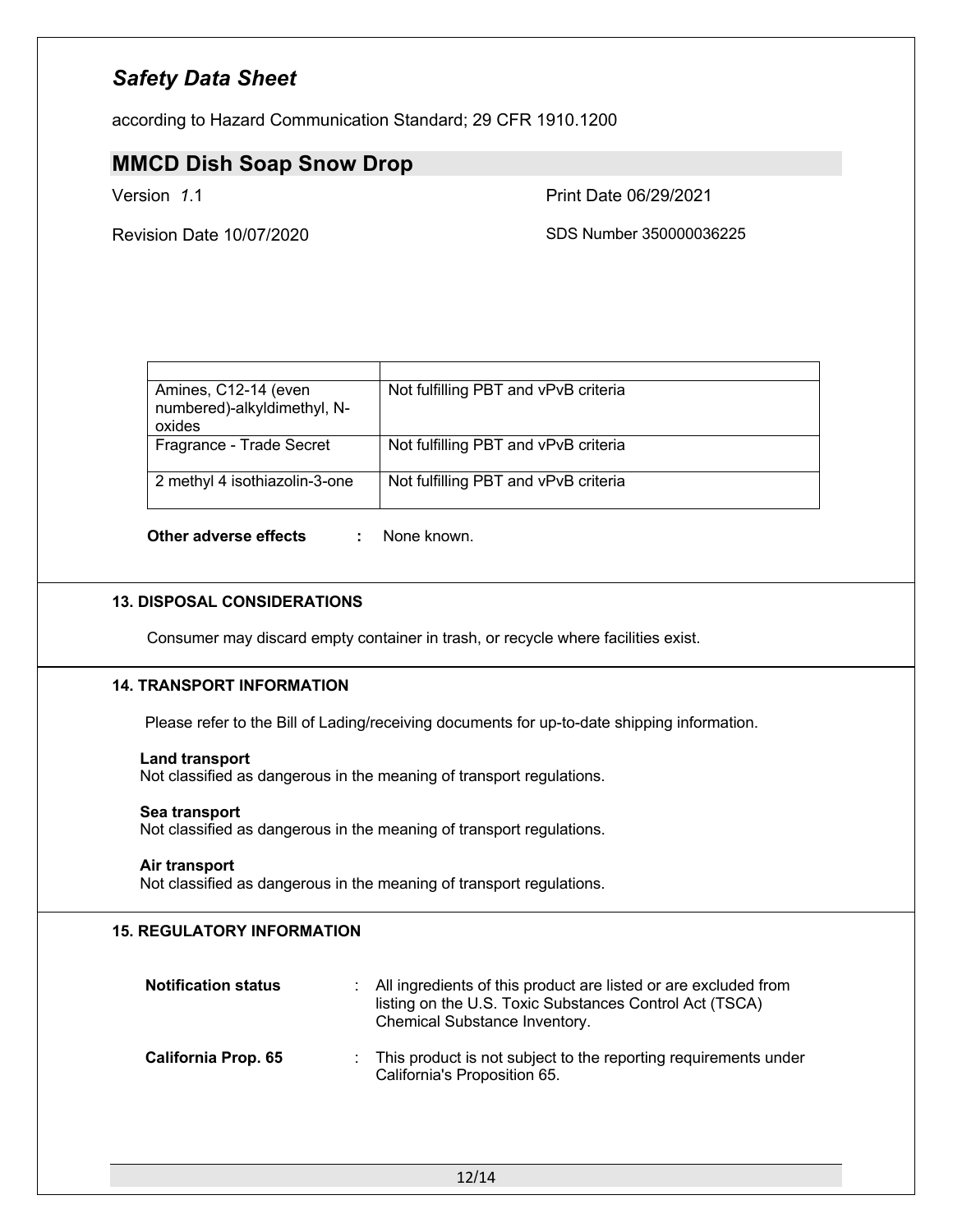according to Hazard Communication Standard; 29 CFR 1910.1200

### **MMCD Dish Soap Snow Drop**

Version *1*.1 Print Date 06/29/2021

Revision Date 10/07/2020 SDS Number 350000036225

#### **16. OTHER INFORMATION**

| <b>HMIS Ratings</b> |   |  |
|---------------------|---|--|
| <b>Health</b>       |   |  |
| <b>Flammability</b> | 0 |  |
| <b>Reactivity</b>   | 0 |  |

| <b>NFPA Ratings</b> |                          |  |
|---------------------|--------------------------|--|
| <b>Health</b>       | 0                        |  |
| <b>Fire</b>         | 0                        |  |
| <b>Reactivity</b>   | 0                        |  |
| <b>Special</b>      | $\overline{\phantom{a}}$ |  |

This information is being provided in accordance with the Occupational Safety and Health Administration (OSHA) regulation (29 CFR 1910.1200). The information supplied is designed for workplaces where product use and frequency of exposure exceeds that established for the labeled consumer use.

#### **Further information**

This document has been prepared using data from sources considered to be technically reliable. It does not constitute a warranty, expressed or implied, as to the accuracy of the information contained herein. Actual conditions of use are beyond the seller's control. User is responsible to evaluate all available information when using product for any particular use and to comply with all Federal, State, Provincial and Local laws and regulations.

| Prepared by | Global Safety Assessment & Regulatory Affairs (GSARA) |
|-------------|-------------------------------------------------------|
|             |                                                       |